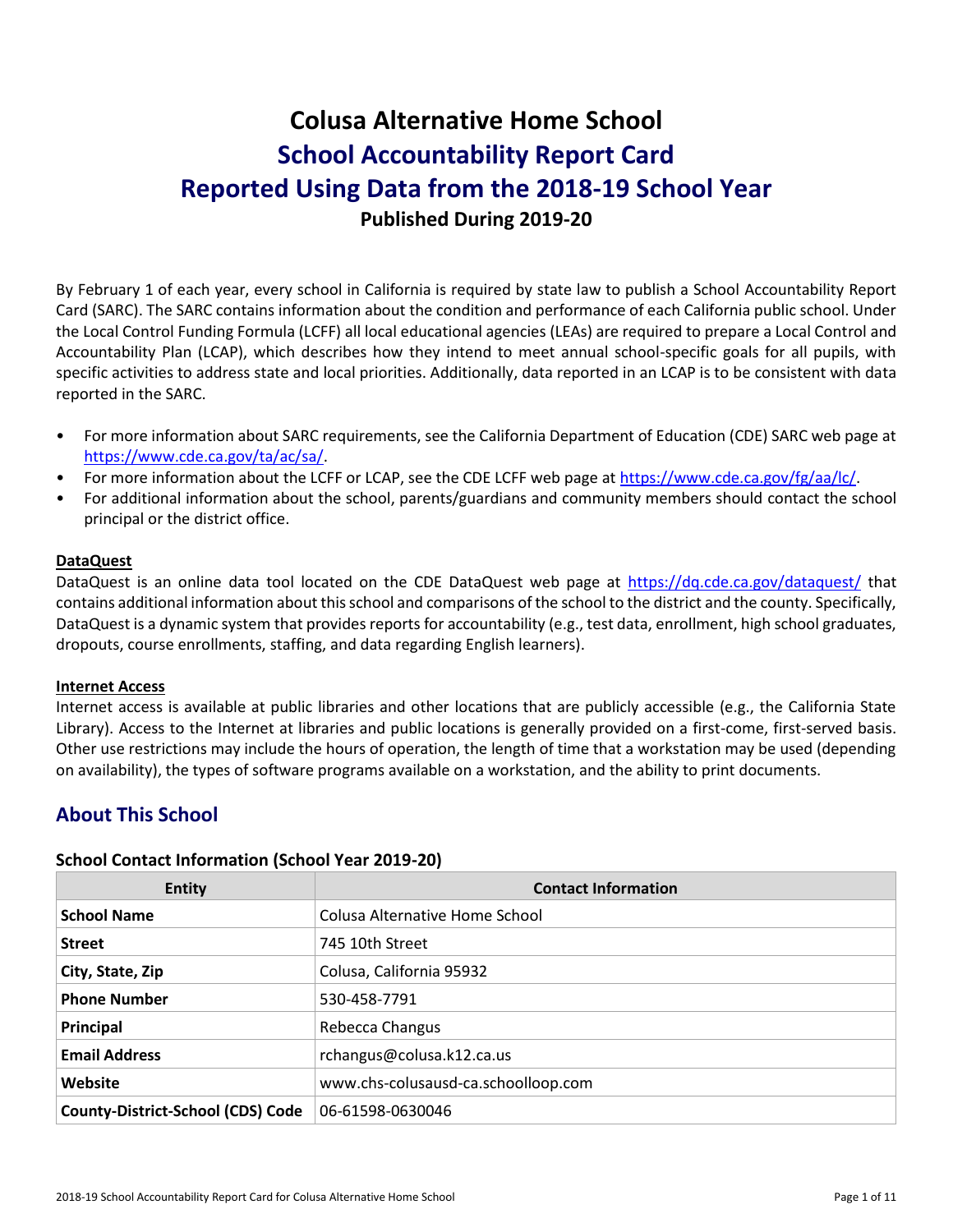| <b>Entity</b>        | <b>Contact Information</b>            |
|----------------------|---------------------------------------|
| <b>District Name</b> | <b>Colusa Unified School District</b> |
| <b>Phone Number</b>  | 530-458-7791                          |
| Superintendent       | <b>Bill Cornelius</b>                 |
| <b>Email Address</b> | bcornelius@colusa.k12.ca.us           |
| Website              | www.colusa.k12.ca.us                  |

### **School Description and Mission Statement (School Year 2019-20)**

Colusa Alternative Home School is a K-12 Independent Study program that focuses on delivering high quality educational experiences in a Home School environment. Students and parents, with the support of district staff and curriculum, are offered a variety of approved classes to meet the needs of the learner. Parents and students have the option of completing their studies at home and utilizing the Home School resource center that was established during the 2004 - 2005 school year. District teaching staff meets with each student and parent a minimum of one hour per week to review work completed and provide materials for future assignments. The teachers offer tutoring hours to further support their students.

The mission of Colusa Alternative Home School is to support families in the educational programs for their K-12 grade level students by providing state adopted curriculum and resources to meet current instructional standards and graduation requirements. Students and families requesting an educational opportunity at Colusa Alternative Home School meet with administration as well as a Colusa Alternative Home School representative to hear the needs of the student and family.

| <b>Grade Level</b>      | <b>Number of Students</b> |
|-------------------------|---------------------------|
| Grade 1                 | 1                         |
| Grade 3                 | 1                         |
| Grade 5                 | 1                         |
| Grade 6                 | 3                         |
| Grade 7                 | 6                         |
| Grade 8                 | 4                         |
| Grade 9                 | 7                         |
| Grade 10                | 5                         |
| Grade 11                | 18                        |
| Grade 12                | 18                        |
| <b>Total Enrollment</b> | 64                        |

### **Student Enrollment by Grade Level (School Year 2018-19)**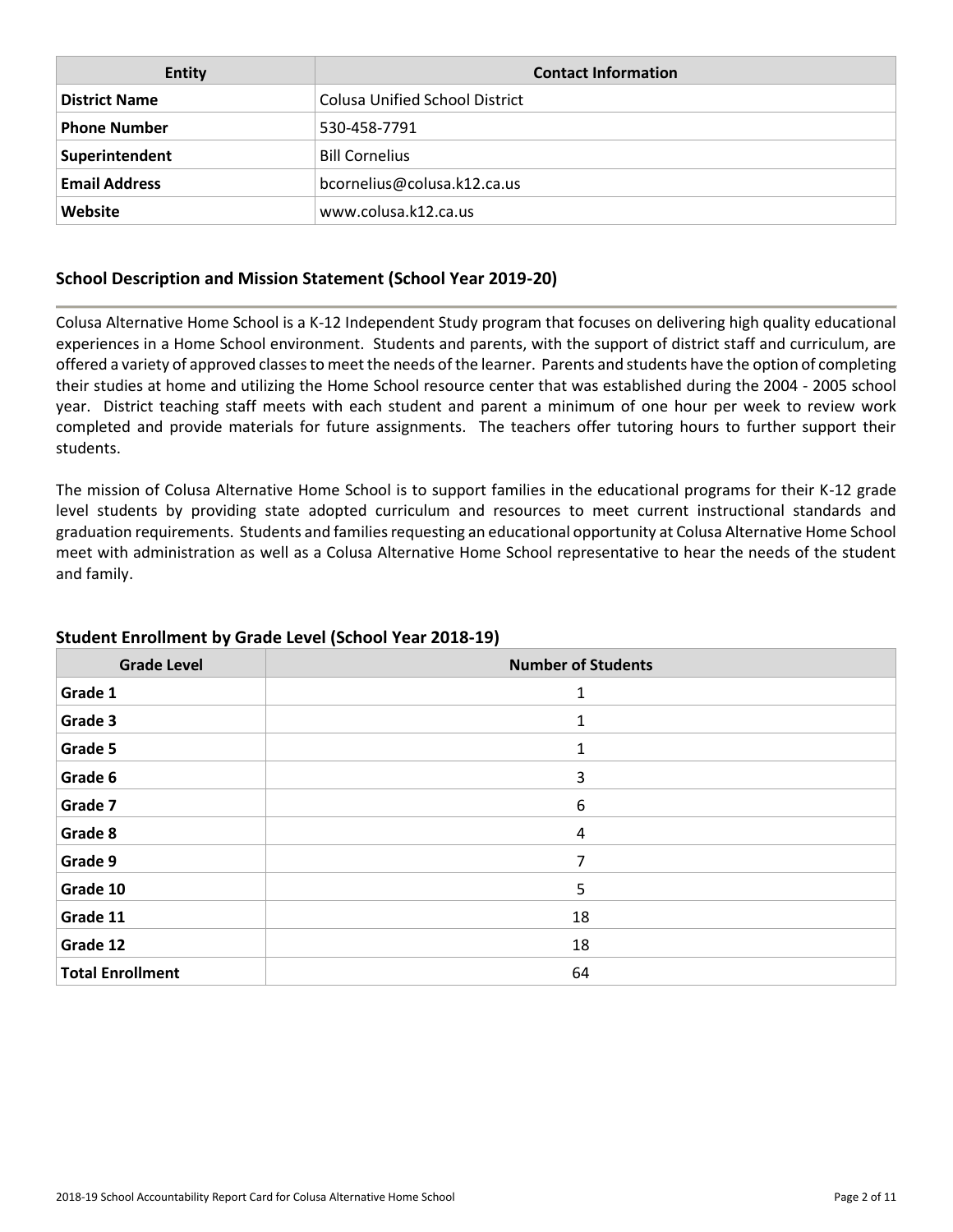### **Student Enrollment by Group (School Year 2018-19)**

| <b>Student Group</b>                   | <b>Percent of Total Enrollment</b> |
|----------------------------------------|------------------------------------|
| American Indian or Alaska Native       | 10.9                               |
| <b>Hispanic or Latino</b>              | 53.1                               |
| White                                  | 34.4                               |
| <b>Two or More Races</b>               | 1.6                                |
| <b>Socioeconomically Disadvantaged</b> | 54.7                               |
| <b>English Learners</b>                | 20.3                               |
| <b>Students with Disabilities</b>      | 7.8                                |
| <b>Homeless</b>                        | 1.6                                |

# **A. Conditions of Learning**

### **State Priority: Basic**

The SARC provides the following information relevant to the State priority: Basic (Priority 1):

- Degree to which teachers are appropriately assigned and fully credentialed in the subject area and for the pupils they are teaching;
- Pupils have access to standards-aligned instructional materials; and
- School facilities are maintained in good repair

### **Teacher Credentials**

| <b>Teachers</b>                                                           |  | <b>School</b><br>2018-19 | <b>School</b><br>2019-20 | <b>District</b><br>2019-20 |
|---------------------------------------------------------------------------|--|--------------------------|--------------------------|----------------------------|
| <b>With Full Credential</b>                                               |  |                          |                          | 80                         |
| <b>Without Full Credential</b>                                            |  | 0                        |                          | 4                          |
| <b>Teaching Outside Subject Area of Competence (with full credential)</b> |  | 0                        |                          |                            |

#### **Teacher Misassignments and Vacant Teacher Positions**

| Indicator                                             | 2017-18 | 2018-19 | 2019-20 |
|-------------------------------------------------------|---------|---------|---------|
| <b>Misassignments of Teachers of English Learners</b> |         |         |         |
| <b>Total Teacher Misassignments*</b>                  |         |         |         |
| <b>Vacant Teacher Positions</b>                       |         |         |         |

Note: "Misassignments" refers to the number of positions filled by teachers who lack legal authorization to teach that grade level, subject area, student group, etc. \*Total Teacher Misassignments includes the number of Misassignments of Teachers of English Learners.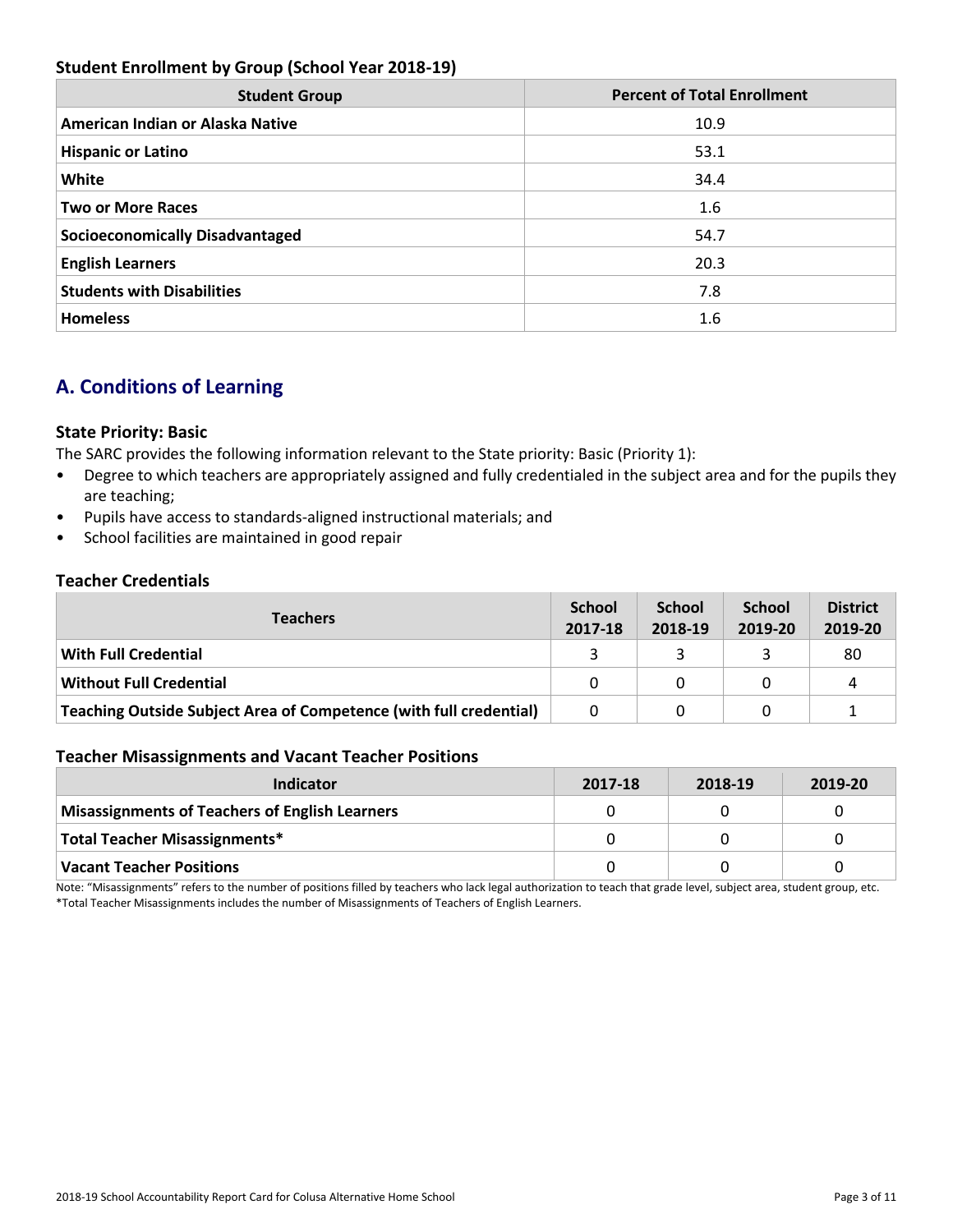### **Quality, Currency, Availability of Textbooks and Instructional Materials (School Year 2019-20)**

#### **Year and month in which data were collected:** October 2019

| <b>Subject</b>                                       | <b>Textbooks and Other Instructional</b><br><b>Materials/year of Adoption</b>                                                                                                                                                                                                                                          | <b>From Most</b><br>Recent<br><b>Adoption?</b> | <b>Percent Students</b><br><b>Lacking Own</b><br><b>Assigned Copy</b> |
|------------------------------------------------------|------------------------------------------------------------------------------------------------------------------------------------------------------------------------------------------------------------------------------------------------------------------------------------------------------------------------|------------------------------------------------|-----------------------------------------------------------------------|
| <b>Reading/Language Arts</b>                         | * Note: The Home School program enjoys a<br>combination of instructional materials which<br>includes an adequate supply of all state-<br>adopted textbooks that are purchased and<br>adopted through appropriate grade level<br>activities at regular education sites in the<br><b>Colusa Unified School District.</b> | <b>Yes</b>                                     | 0%                                                                    |
| <b>Mathematics</b>                                   | Same as above. In addition, the program<br>recently purchased the same curriculum<br>adopted at Colusa High School and Egling<br>Middle School for Math I, II and III for<br>consistency purposes.                                                                                                                     | Yes                                            | 0%                                                                    |
| <b>Science</b>                                       | Same as above.                                                                                                                                                                                                                                                                                                         | <b>Yes</b>                                     | 0%                                                                    |
| <b>History-Social Science</b>                        | Same as above.                                                                                                                                                                                                                                                                                                         | Yes                                            | 0%                                                                    |
| <b>Foreign Language</b>                              | Rosetta Stone LTD, Spanish - 2008                                                                                                                                                                                                                                                                                      | Yes                                            | 0%                                                                    |
| <b>Health</b>                                        | Same as note above.                                                                                                                                                                                                                                                                                                    | Yes                                            | 0%                                                                    |
| <b>Visual and Performing Arts</b>                    | Home School students have the opportunity<br>to participate in classes offered at age-<br>appropriate sites in the district, as well as a<br>limited number of private lessons offered<br>through Art & Music Grant funds.                                                                                             | Yes                                            | 0%                                                                    |
| <b>Science Laboratory Equipment</b><br>(grades 9-12) | Home School students have the option of<br>attending Lab Science courses at Egling<br>Middle School and Colusa High School where<br>adequate facilities are maintained.                                                                                                                                                | Yes                                            | 0%                                                                    |

### **School Facility Conditions and Planned Improvements (Most Recent Year)**

The nature of Home School programs does not deal with school facilities due to the fact that the majority of their activities are done at home. When Home School students are involved in regular school activities, the facilities are under the responsibility of that school site and are reported in that school's accountability report. The exception to this is the new Home School Resource Center that was developed during the 2004 - 2005 school year, which is maintained for safety, cleanliness and in good repair.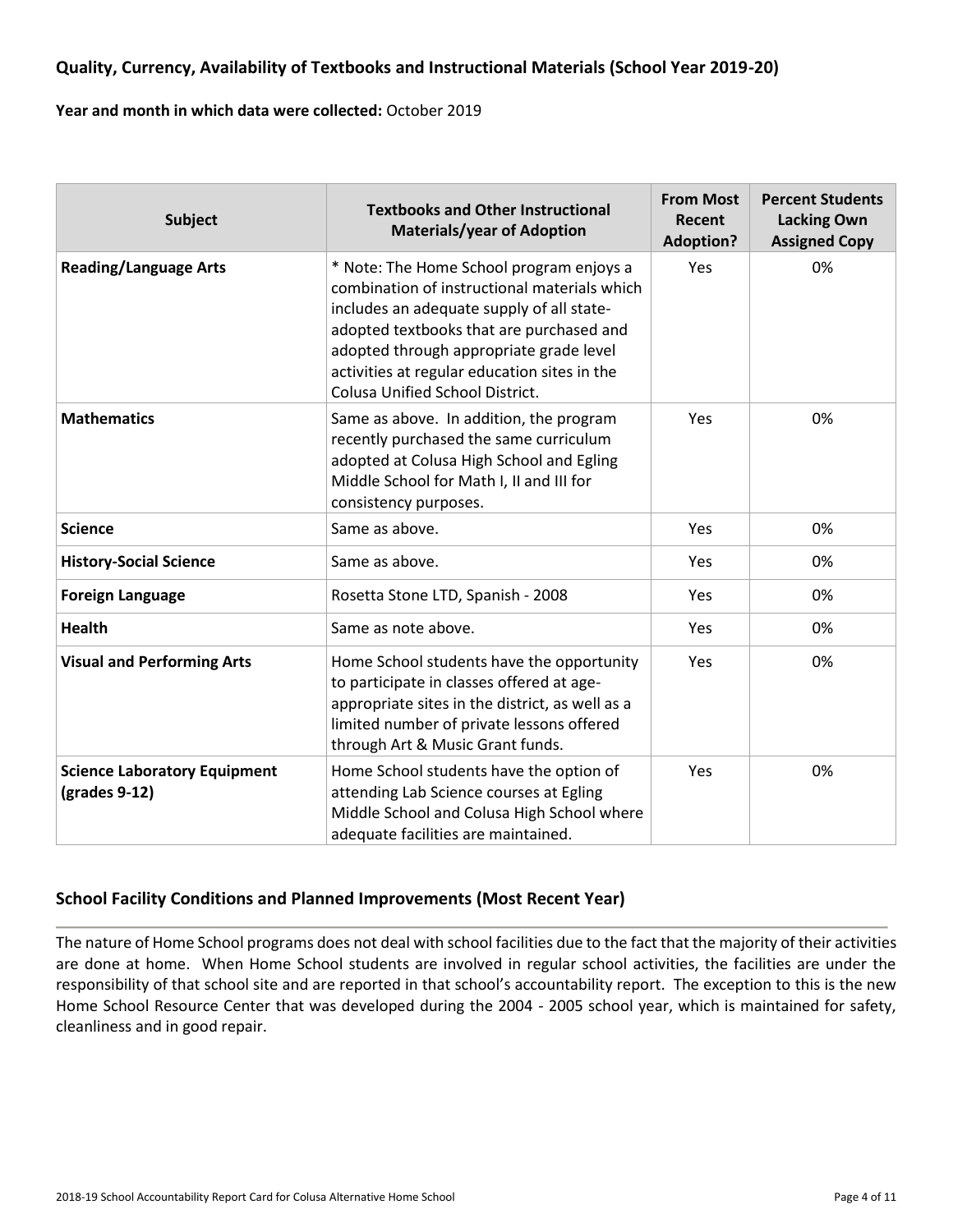### **School Facility Good Repair Status (Most Recent Year)**

Using the **most recently collected** FIT data (or equivalent), provide the following:

- Determination of repair status for systems listed
- Description of any needed maintenance to ensure good repair
- The year and month in which the data were collected
- The overall rating

#### **Year and month of the most recent FIT report:** N/A

| <b>System Inspected</b>                                                | <b>Rating</b> | <b>Repair Needed and Action Taken or Planned</b> |
|------------------------------------------------------------------------|---------------|--------------------------------------------------|
| Systems: Gas Leaks,<br>Mechanical/HVAC, Sewer                          |               |                                                  |
| <b>Interior: Interior Surfaces</b>                                     |               |                                                  |
| <b>Cleanliness: Overall Cleanliness,</b><br>Pest/Vermin Infestation    |               |                                                  |
| <b>Electrical: Electrical</b>                                          |               |                                                  |
| Restrooms/Fountains: Restrooms,<br>Sinks/Fountains                     |               |                                                  |
| Safety: Fire Safety, Hazardous<br><b>Materials</b>                     |               |                                                  |
| Structural: Structural Damage,<br>Roofs                                |               |                                                  |
| External: Playground/School<br>Grounds, Windows/<br>Doors/Gates/Fences |               |                                                  |
| <b>Overall Rating</b>                                                  |               |                                                  |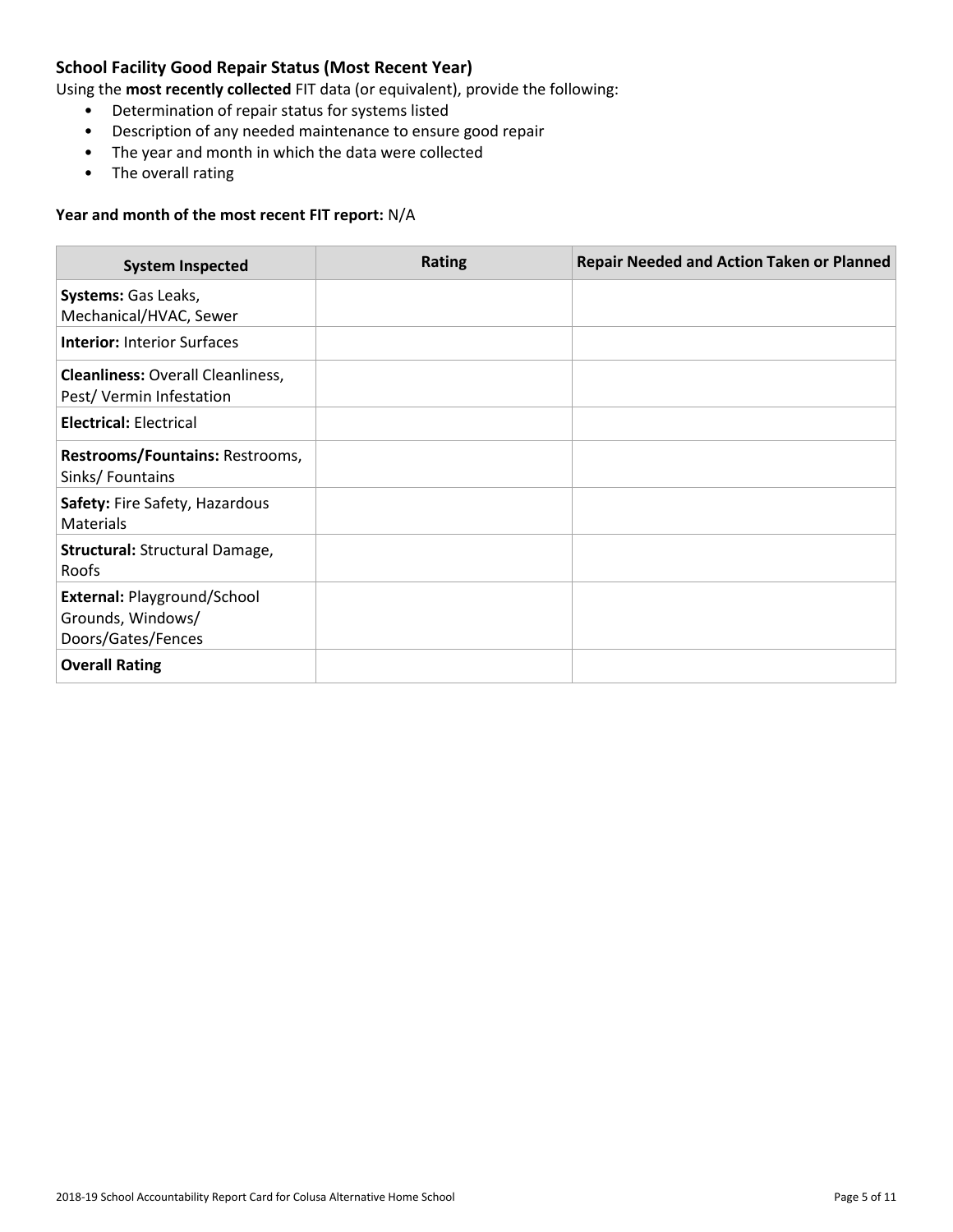# **B. Pupil Outcomes**

### **State Priority: Pupil Achievement**

The SARC provides the following information relevant to the State priority: Pupil Achievement (Priority 4):

- **Statewide assessments** (i.e., California Assessment of Student Performance and Progress [CAASPP] System, which includes the Smarter Balanced Summative Assessments for students in the general education population and the California Alternate Assessments [CAAs] for English language arts/literacy [ELA] and mathematics given in grades three through eight and grade eleven. Only eligible students may participate in the administration of the CAAs. CAAs items are aligned with alternate achievement standards, which are linked with the Common Core State Standards [CCSS] for students with the most significant cognitive disabilities); and
- The percentage of students who have successfully completed courses that satisfy the requirements for entrance to the University of California and the California State University, or career technical education sequences or programs of study.

# **CAASPP Test Results in ELA and Mathematics for All Students Grades Three through Eight and Grade Eleven**

### **Percentage of Students Meeting or Exceeding the State Standard**

| <b>Subject</b>                                                       | <b>School</b><br>2017-18 | <b>School</b><br>2018-19 | <b>District</b><br>2017-18 | <b>District</b><br>2018-19 | <b>State</b><br>2017-18 | <b>State</b><br>2018-19 |
|----------------------------------------------------------------------|--------------------------|--------------------------|----------------------------|----------------------------|-------------------------|-------------------------|
| <b>English Language Arts/Literacy</b><br>$\vert$ (grades 3-8 and 11) | 0.0                      | 0.0                      | 42                         | 44                         | 50                      | 50                      |
| Mathematics<br>$\vert$ (grades 3-8 and 11)                           | 0.0                      | 0.0                      | 30                         | 34                         | 38                      | 39                      |

Note: Percentages are not calculated when the number of students tested is ten or less, either because the number of students in this category is too small for statistical accuracy or to protect student privacy.

Note: ELA and mathematics test results include the Smarter Balanced Summative Assessment and the CAA. The "Percent Met or Exceeded" is calculated by taking the total number of students who met or exceeded the standard on the Smarter Balanced Summative Assessment plus the total number of students who met the standard (i.e., achieved Level 3-Alternate) on the CAAs divided by the total number of students who participated in both assessments.

### **CAASPP Test Results in ELA by Student Group**

#### **Grades Three through Eight and Grade Eleven (School Year 2018-19)**

| <b>Student Group</b>                | <b>Total</b><br><b>Enrollment</b> | <b>Number</b><br><b>Tested</b> | Percent<br><b>Tested</b> | Percent<br><b>Not</b><br><b>Tested</b> | Percent<br>Met or<br><b>Exceeded</b> |
|-------------------------------------|-----------------------------------|--------------------------------|--------------------------|----------------------------------------|--------------------------------------|
| <b>All Students</b>                 | 41                                | $\mathbf{0}$                   | 0.00                     | 100.00                                 | 0.00                                 |
| <b>Male</b>                         | 26                                | $\mathbf 0$                    | 0.00                     | 100.00                                 | 0.00                                 |
| Female                              | 15                                | 0                              | 0.00                     | 100.00                                 | 0.00                                 |
| <b>Black or African American</b>    |                                   |                                |                          |                                        |                                      |
| American Indian or Alaska Native    | --                                | --                             | --                       | --                                     |                                      |
| <b>Filipino</b>                     |                                   |                                |                          |                                        |                                      |
| <b>Hispanic or Latino</b>           | 18                                | $\mathbf 0$                    | 0.00                     | 100.00                                 | 0.00                                 |
| Native Hawaiian or Pacific Islander |                                   |                                |                          |                                        |                                      |
| <b>White</b>                        | 16                                | 0                              | 0.00                     | 100.00                                 | 0.00                                 |
| <b>Two or More Races</b>            |                                   |                                |                          |                                        |                                      |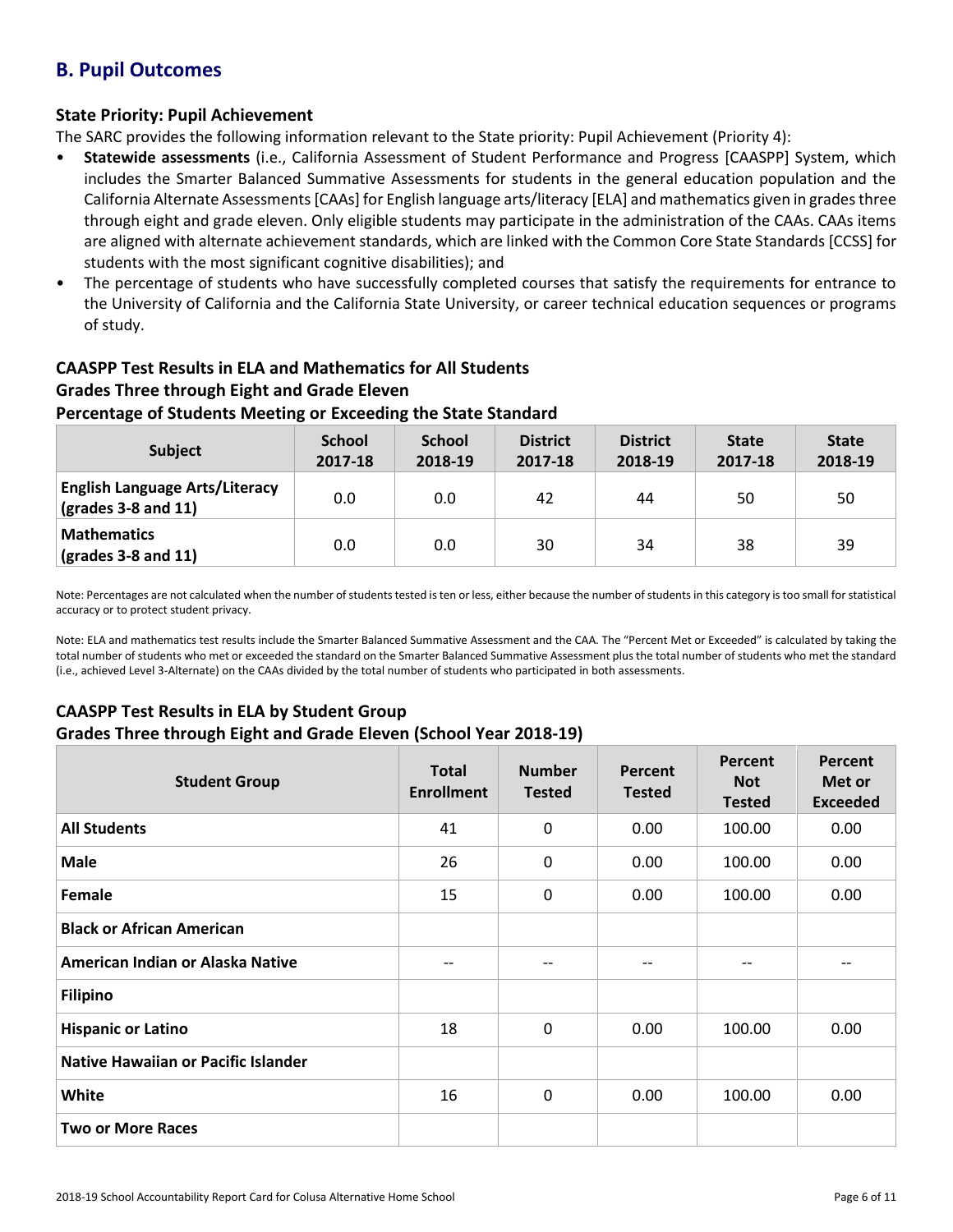| <b>Student Group</b>                                 | <b>Total</b><br><b>Enrollment</b> | <b>Number</b><br><b>Tested</b> | Percent<br><b>Tested</b> | Percent<br><b>Not</b><br><b>Tested</b> | Percent<br>Met or<br><b>Exceeded</b> |
|------------------------------------------------------|-----------------------------------|--------------------------------|--------------------------|----------------------------------------|--------------------------------------|
| <b>Socioeconomically Disadvantaged</b>               | 26                                | 0                              | 0.00                     | 100.00                                 | 0.00                                 |
| <b>English Learners</b>                              |                                   |                                | $- -$                    |                                        |                                      |
| <b>Students with Disabilities</b>                    | --                                | $- -$                          | $\overline{\phantom{m}}$ | --                                     | --                                   |
| <b>Students Receiving Migrant Education Services</b> | $-$                               | $- -$                          | $- -$                    | $-$                                    | $- -$                                |
| <b>Foster Youth</b>                                  | --                                | $- -$                          | $- -$                    | --                                     |                                      |
| <b>Homeless</b>                                      |                                   |                                |                          |                                        |                                      |

Note: ELA test results include the Smarter Balanced Summative Assessment and the CAA. The "Percent Met or Exceeded" is calculated by taking the total number of students who met or exceeded the standard on the Smarter Balanced Summative Assessment plus the total number of students who met the standard (i.e., achieved Level 3-Alternate) on the CAAs divided by the total number of students who participated in both assessments.

Note: Double dashes (--) appear in the table when the number of students is ten or less, either because the number of students in this category is too small for statistical accuracy or to protect student privacy.

Note: The number of students tested includes all students who participated in the test whether they received a score or not; however, the number of students tested is not the number that was used to calculate the achievement level percentages. The achievement level percentages are calculated using only students who received scores.

### **CAASPP Test Results in Mathematics by Student Group Grades Three through Eight and Grade Eleven (School Year 2018-19)**

| <b>Student Group</b>                                 | <b>Total</b><br><b>Enrollment</b> | <b>Number</b><br><b>Tested</b> | Percent<br><b>Tested</b>      | Percent<br><b>Not</b><br><b>Tested</b> | Percent<br>Met or<br><b>Exceeded</b> |
|------------------------------------------------------|-----------------------------------|--------------------------------|-------------------------------|----------------------------------------|--------------------------------------|
| <b>All Students</b>                                  | 41                                | $\mathbf{0}$                   | 0.00                          | 100.00                                 | 0.00                                 |
| <b>Male</b>                                          | 26                                | 0                              | 0.00                          | 100.00                                 | 0.00                                 |
| Female                                               | 15                                | $\mathbf 0$                    | 0.00                          | 100.00                                 | 0.00                                 |
| <b>Black or African American</b>                     |                                   |                                |                               |                                        |                                      |
| American Indian or Alaska Native                     | $-$                               | $\overline{\phantom{a}}$       | $\overline{\phantom{m}}$      | $- -$                                  | --                                   |
| <b>Filipino</b>                                      |                                   |                                |                               |                                        |                                      |
| <b>Hispanic or Latino</b>                            | 18                                | 0                              | 0.00                          | 100.00                                 | 0.00                                 |
| <b>Native Hawaiian or Pacific Islander</b>           |                                   |                                |                               |                                        |                                      |
| White                                                | 16                                | 0                              | 0.00                          | 100.00                                 | 0.00                                 |
| <b>Two or More Races</b>                             |                                   |                                |                               |                                        |                                      |
| <b>Socioeconomically Disadvantaged</b>               | 26                                | $\mathbf 0$                    | 0.00                          | 100.00                                 | 0.00                                 |
| <b>English Learners</b>                              | --                                | $-$                            | $\hspace{0.05cm} \textbf{--}$ | --                                     | --                                   |
| <b>Students with Disabilities</b>                    | --                                | $-$                            | $\overline{\phantom{m}}$      | $- -$                                  | $\hspace{0.05cm}$ $\hspace{0.05cm}$  |
| <b>Students Receiving Migrant Education Services</b> | $-$                               | $-$                            | $- -$                         | $- -$                                  | $-$                                  |
| <b>Foster Youth</b>                                  | --                                | $\overline{\phantom{a}}$       | $\qquad \qquad -$             | --                                     | --                                   |
| <b>Homeless</b>                                      |                                   |                                |                               |                                        |                                      |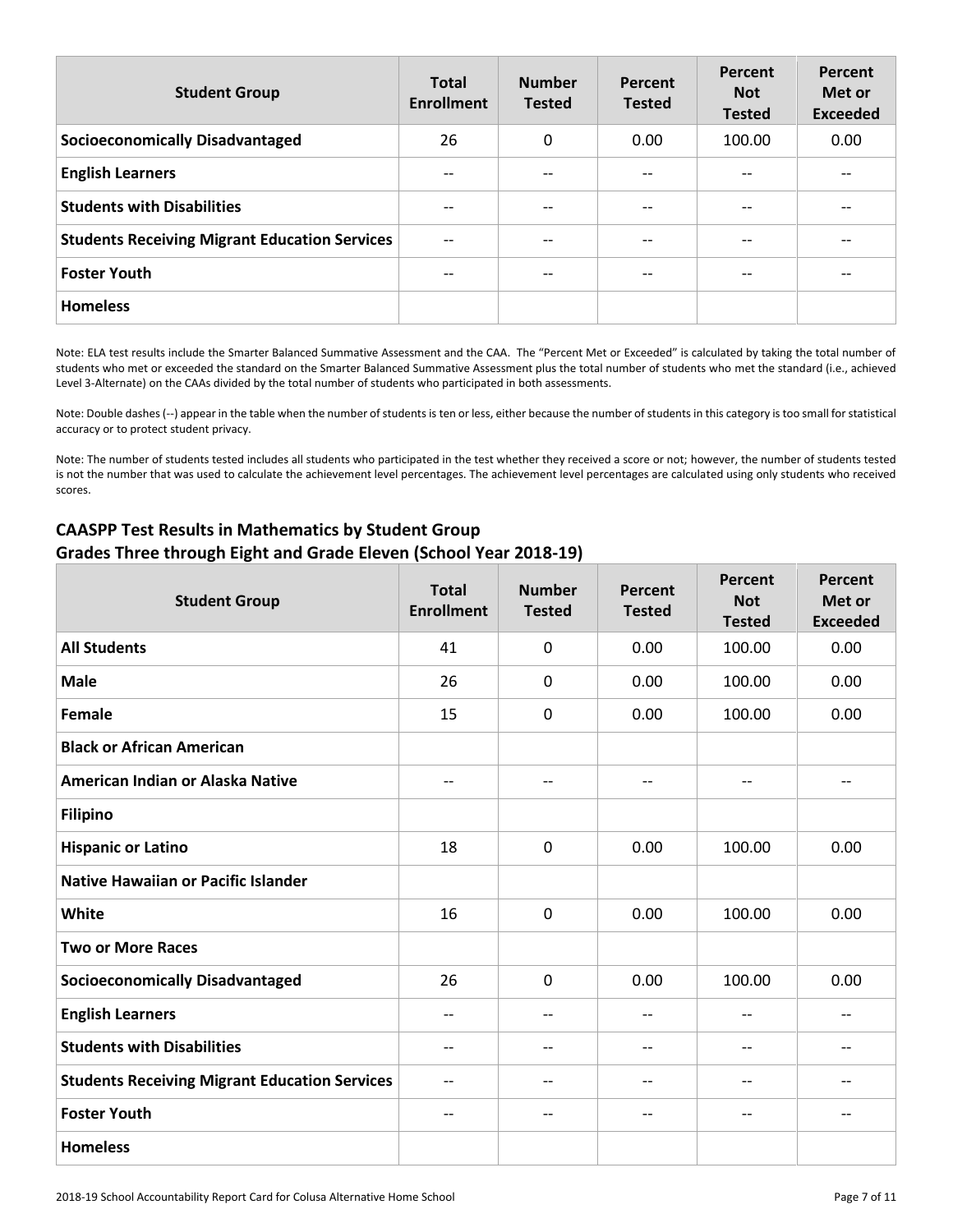Note: Mathematics test results include the Smarter Balanced Summative Assessment and the CAA. The "Percent Met or Exceeded" is calculated by taking the total number of students who met or exceeded the standard on the Smarter Balanced Summative Assessment plus the total number of students who met the standard (i.e., achieved Level 3-Alternate) on the CAAs divided by the total number of students who participated in both assessments.

Note: Double dashes (--) appear in the table when the number of students is ten or less, either because the number of students in this category is too small for statistical accuracy or to protect student privacy.

Note: The number of students tested includes all students who participated in the test whether they received a score or not; however, the number of students tested is not the number that was used to calculate the achievement level percentages. The achievement level percentages are calculated using only students who received scores.

# **CAASPP Test Results in Science for All Students Grades Five, Eight, and Ten**

### **Percentage of Students Meeting or Exceeding the State Standard**

| <b>Subject</b>                        | <b>School</b> | <b>School</b> | <b>District</b> | <b>District</b> | <b>State</b> | <b>State</b> |
|---------------------------------------|---------------|---------------|-----------------|-----------------|--------------|--------------|
|                                       | 2017-18       | 2018-19       | 2017-18         | 2018-19         | 2017-18      | 2018-19      |
| Science (grades 5, 8 and high school) | N/A           | N/A           | N/A             | N/A             | N/A          | N/A          |

Note: Cells with N/A values do not require data.

Note: This is a placeholder for the California Science Test (CAST) which was administered operationally during the 2018-19 school year. However, these data are not available for inclusion in the 2018-19 SARC posting due February 1, 2020. These data will be included in the 2019-20 SARC posting due February 1, 2021.

### **Career Technical Education Programs (School Year 2018-19)**

Student in our concurrent enrollment program have the opportunity to take classes at Colusa High School including CTE courses.

### **Courses for University of California (UC) and/or California State University (CSU) Admission**

| <b>UC/CSU Course Measure</b>                                              | Percent |
|---------------------------------------------------------------------------|---------|
| 2018-19 Pupils Enrolled in Courses Required for UC/CSU Admission          |         |
| 2017-18 Graduates Who Completed All Courses Required for UC/CSU Admission | 0       |

# **C. Engagement**

#### **State Priority: Parental Involvement**

The SARC provides the following information relevant to the State priority: Parental Involvement (Priority 3):

• Efforts the school district makes to seek parent input in making decisions for the school district and each school site.

### **Opportunities for Parental Involvement (School Year 2019-20)**

Parents are key partners in the delivery of a Home School education. They are actively involved in their child's education through daily assignments, educational field trips and district sponsored activities. The nature of this program thrives on parent support and involvement. Parents are also invited to visit the Home School resource center to utilize additional resources and provide support to other parents. Parents are invited to participate in parent nights held at the other sites in Colusa Unified School District to encourage staying connected. Parent meetings including a CUSD counselor as well as the Home School administrator occur at the start of a new year to best set our students up for success. In-take and transitional meetings are held for all students to increase communication and best serve our students and families.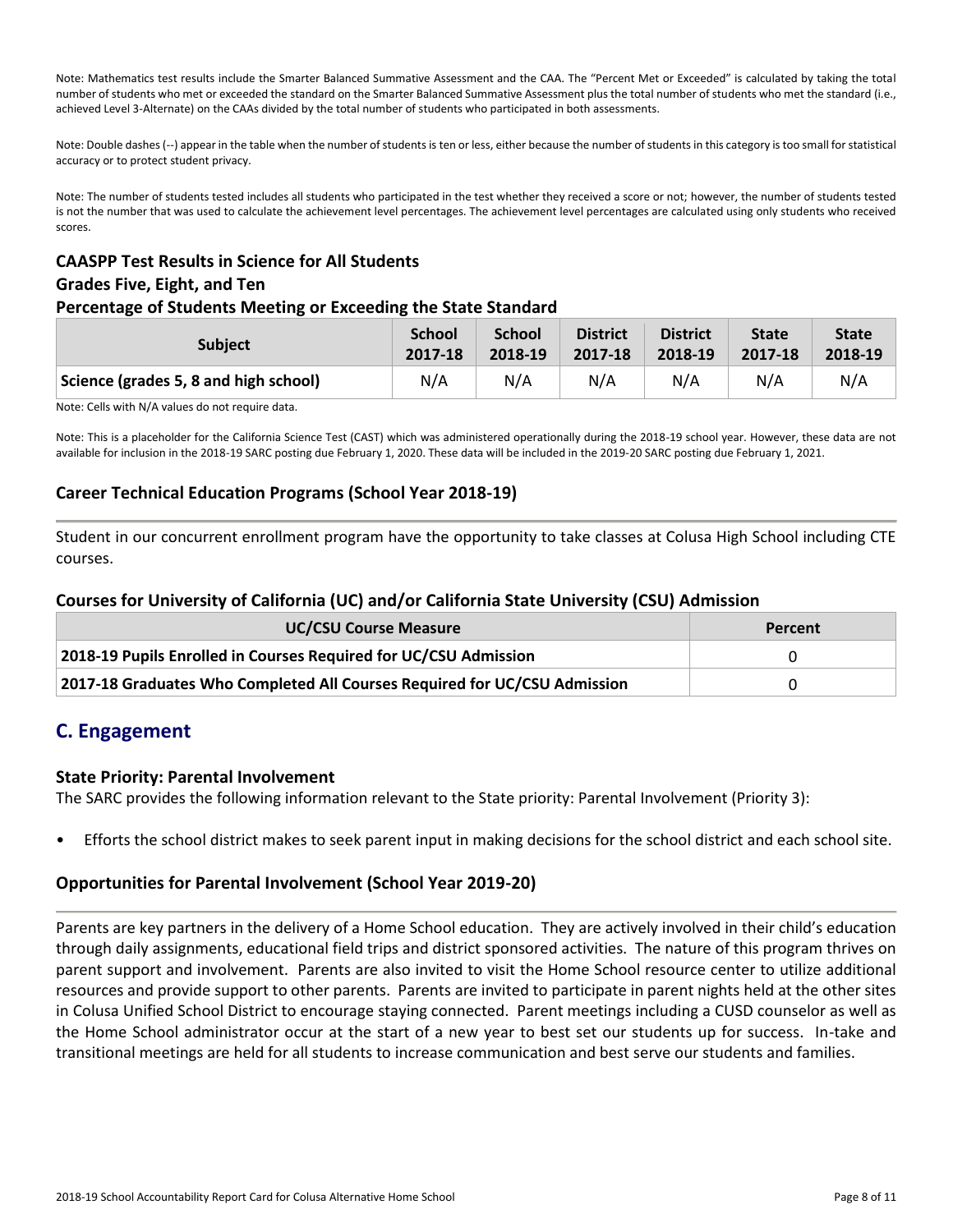### **State Priority: Pupil Engagement**

The SARC provides the following information relevant to the State priority: Pupil Engagement (Priority 5):

- High school dropout rates; and
- High school graduation rates.

### **Dropout Rate and Graduation Rate (Four-Year Cohort Rate)**

| <b>Indicator</b> | <b>School</b><br>2015-16 | <b>School</b><br>2016-17 | <b>School</b><br>2017-18 | <b>District</b><br>2015-16 | <b>District</b><br>2016-17 | <b>District</b><br>2017-18 | <b>State</b><br>2015-16 | <b>State</b><br>2016-17 | <b>State</b><br>2017-18 |
|------------------|--------------------------|--------------------------|--------------------------|----------------------------|----------------------------|----------------------------|-------------------------|-------------------------|-------------------------|
| Dropout Rate     | 25                       | 25                       | 29.6                     | 17.6                       | 6.3                        | 10.9                       | 9.7                     | 9.1                     | 9.6                     |
| Graduation Rate  | 62.5                     | 66.7                     | 48.1                     | 79                         | 91.9                       | 80.7                       | 83.8                    | 82.7                    | 83                      |

For the formula to calculate the 2016-17 and 2017-18 adjusted cohort graduation rate, see the 2018-19 Data Element Definitions document located on the SARC web page a[t https://www.cde.ca.gov/ta/ac/sa/.](https://www.cde.ca.gov/ta/ac/sa/)

### **State Priority: School Climate**

The SARC provides the following information relevant to the State priority: School Climate (Priority 6):

- Pupil suspension rates;
- Pupil expulsion rates; and
- Other local measures on the sense of safety.

### **Suspensions and Expulsions**

| Rate               | <b>School</b><br>2016-17 | <b>School</b><br>2017-18 | <b>School</b><br>2018-19 | <b>District</b><br>2016-17 | <b>District</b><br>2017-18 | <b>District</b><br>2018-19 | <b>State</b><br>$2016 - 17$ | <b>State</b> | <b>State</b><br>$2017 - 18$ 2018-19 |
|--------------------|--------------------------|--------------------------|--------------------------|----------------------------|----------------------------|----------------------------|-----------------------------|--------------|-------------------------------------|
| <b>Suspensions</b> | 1.0                      | 1.0                      | 0.0                      |                            | 3.5                        | 3.5                        | 3.6                         | 3.5          |                                     |
| <b>Expulsions</b>  | 0.0                      | 1.0                      | 0.0                      | 0.0                        | 0.3                        | 0.5                        | 0.1                         | 0.1          | 0.1                                 |

### **School Safety Plan (School Year 2019-20)**

The nature of the Home School does not create the same need for a safety plan as the students and parents do the majority of their activities in their homes. When students are involved in regular school programs and activities, they are under the plans of the school they are attending at the time. All schools in the Colusa Unified School District have adopted safety plans which are reviewed on an annual basis. Students concurrently enrolled in Colusa Alternative Home School, Colusa High School or Egling Middle School participate in the safety drills completed according to the district schedule. Safety continues to be a high priority for all CUSD sites and departments.

## **D. Other SARC Information**

The information in this section is required to be in the SARC but is not included in the state priorities for LCFF.

#### **Ratio of Academic Counselors to Pupils (School Year 2018-19)**

|                                                                                                                                                                 | Ratio |  |  |  |  |
|-----------------------------------------------------------------------------------------------------------------------------------------------------------------|-------|--|--|--|--|
| Academic Counselors*                                                                                                                                            |       |  |  |  |  |
| *One Full Time Equivalent (ETE) equals and staff member werking full time; and ETE could also represent two staff members who eash werk 50 persent of full time |       |  |  |  |  |

ull Time Equivalent (FTE) equals one staff member working full time; one FTE could also represent two staff members who each work 50 percent of full time.

#### **Expenditures Per Pupil and School Site Teacher Salaries (Fiscal Year 2017-18)**

| Level              | <b>Total</b>        | <b>Expenditures</b> | <b>Expenditures</b> | Average        |
|--------------------|---------------------|---------------------|---------------------|----------------|
|                    | <b>Expenditures</b> | <b>Per Pupil</b>    | <b>Per Pupil</b>    | <b>Teacher</b> |
|                    | <b>Per Pupil</b>    | (Restricted)        | (Unrestricted)      | <b>Salary</b>  |
| <b>School Site</b> | \$5,245             | $-$                 | \$5,245             | \$97,548       |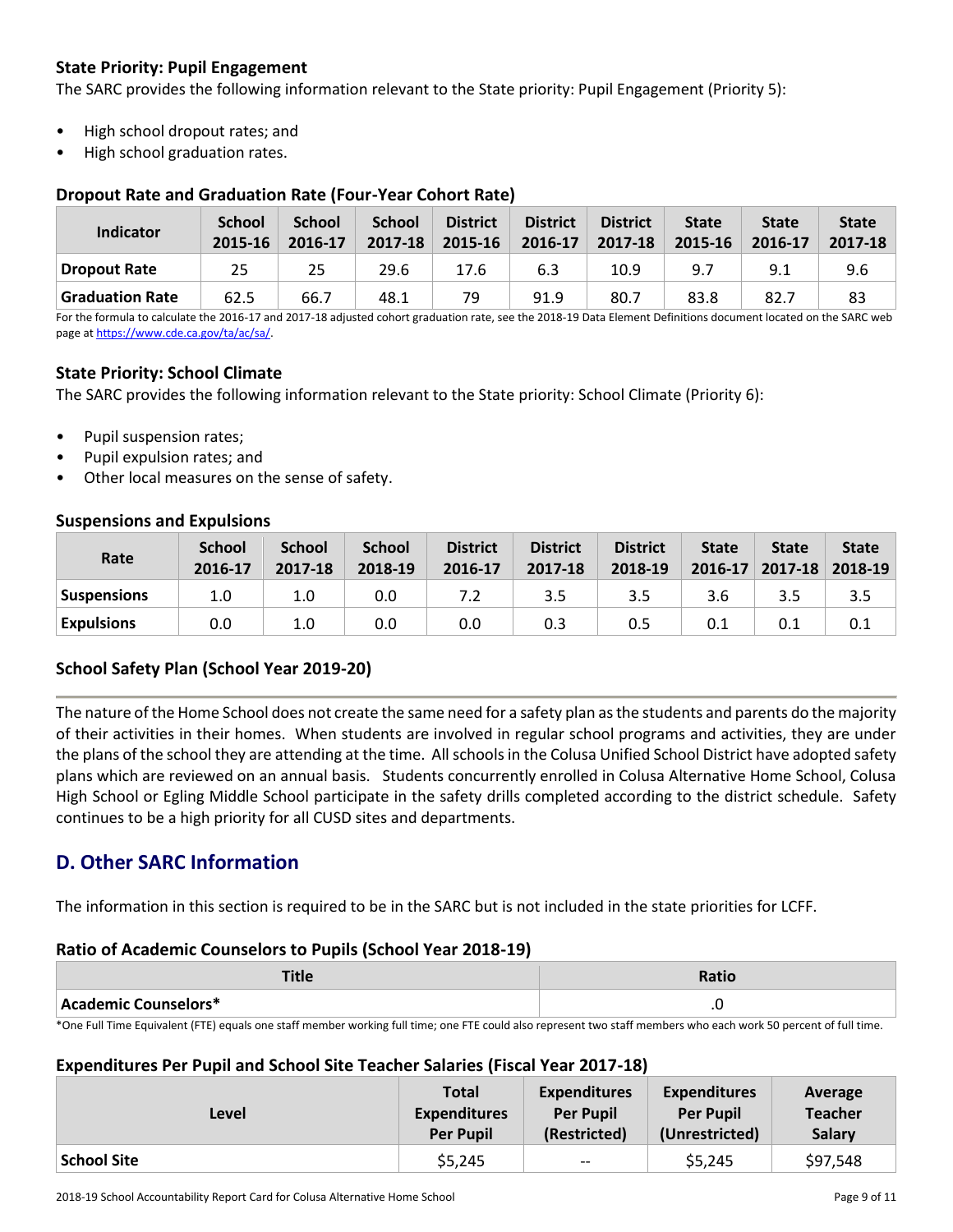| Level                                         | <b>Total</b><br><b>Expenditures</b><br><b>Per Pupil</b> | <b>Expenditures</b><br><b>Per Pupil</b><br>(Restricted) | <b>Expenditures</b><br><b>Per Pupil</b><br>(Unrestricted) | Average<br><b>Teacher</b><br><b>Salary</b> |
|-----------------------------------------------|---------------------------------------------------------|---------------------------------------------------------|-----------------------------------------------------------|--------------------------------------------|
| <b>District</b>                               | N/A                                                     | N/A                                                     | \$8,710                                                   | \$70,849.00                                |
| Percent Difference - School Site and District | N/A                                                     | N/A                                                     | $-49.7$                                                   | 36.3                                       |
| State                                         | N/A                                                     | N/A                                                     | \$7,506.64                                                | \$64,732.00                                |
| Percent Difference - School Site and State    | N/A                                                     | N/A                                                     | $-30.4$                                                   | 42.1                                       |

Note: Cells with N/A values do not require data.

**The California Department of Education issued guidance to LEAs on August 1, 2018, regarding how to calculate school-level per-pupil expenditures that will be reported on 2018-19 report cards.**

#### **Types of Services Funded (Fiscal Year 2018-19)**

Colusa Alternative Home School spends its funds as follows: Teacher and Administrative Pay include the salaries and benefits for teachers, superintendents, principals, and other directors or supervisors. Direct Instruction includes textbooks, field trips, music and art consultants and other instructional materials. Instructional Support includes all clerical and support staff. Pupil Services includes physical and mental health professionals and attendance clerks. Maintenance and Operations covers the costs of repair, replacement and upkeep of the buildings and grounds. Transportation includes the cost of bus drivers and other transportation costs. Increased funding has been allotted to curriculum.

#### **Teacher and Administrative Salaries (Fiscal Year 2017-18)**

| Category                                             | <b>District</b><br><b>Amount</b> | <b>State Average</b><br><b>For Districts</b><br>In Same Category |
|------------------------------------------------------|----------------------------------|------------------------------------------------------------------|
| <b>Beginning Teacher Salary</b>                      | \$49,878                         | \$43,574                                                         |
| <b>Mid-Range Teacher Salary</b>                      | \$66,882                         | \$63,243                                                         |
| <b>Highest Teacher Salary</b>                        | \$90,941                         | \$86,896                                                         |
| <b>Average Principal Salary (Elementary)</b>         | \$93,118                         | \$103,506                                                        |
| <b>Average Principal Salary (Middle)</b>             | \$121,114                        | \$108,961                                                        |
| <b>Average Principal Salary (High)</b>               | \$97,432                         | \$108,954                                                        |
| <b>Superintendent Salary</b>                         | \$156,910                        | \$136,125                                                        |
| <b>Percent of Budget for Teacher Salaries</b>        | 35%                              | 30%                                                              |
| <b>Percent of Budget for Administrative Salaries</b> | 6%                               | 6%                                                               |

For detailed information on salaries, see the CDE Certificated Salaries & Benefits web page at [https://www.cde.ca.gov/ds/fd/cs/.](http://www.cde.ca.gov/ds/fd/cs/) 

### **Advanced Placement (AP) Courses (School Year 2018-19)**

| Subject                         | Number of<br>AP Courses Offered* | <b>Percent of Students</b><br><b>In AP Courses</b> |
|---------------------------------|----------------------------------|----------------------------------------------------|
| <b>Computer Science</b>         |                                  | N/A                                                |
| <b>English</b>                  |                                  | N/A                                                |
| <b>Fine and Performing Arts</b> |                                  | N/A                                                |
| <b>Foreign Language</b>         |                                  | N/A                                                |
| <b>Mathematics</b>              |                                  | N/A                                                |